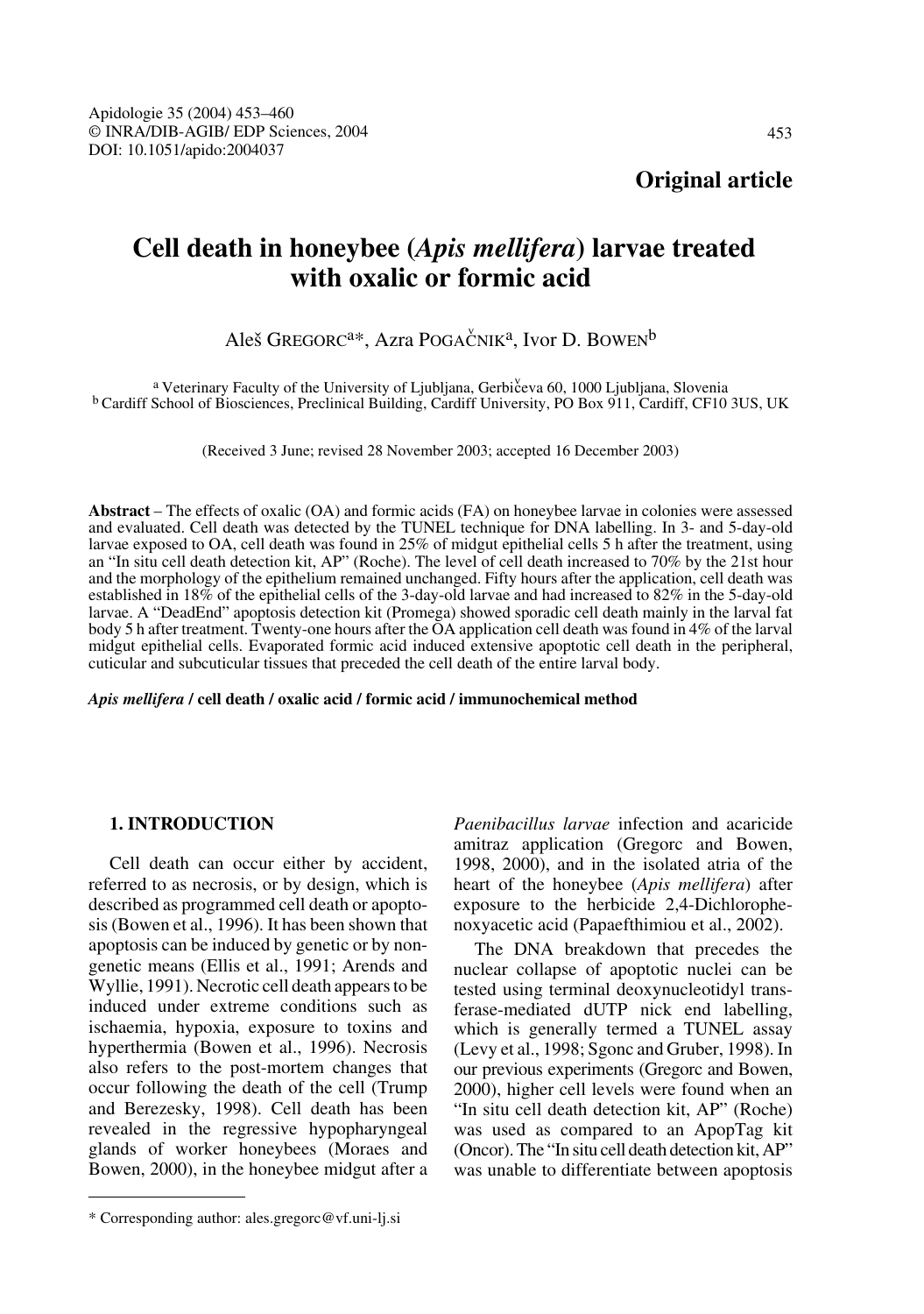and accidental cell death in different tissues and detected both necrosis and apoptosis (Matylevitch et al*.,* 1998). The ApopTag kit (Oncor) labelled only DNA-fragmented apoptotic cells (Short et al., 1997). Thus, DNA fragmentation and a TUNEL-positive reaction can appear after different kinds of cell death using various kits (Orita et al., 1999; Grasl-Kraupp et al., 1995). The Promega Apoptosis detection system measures nuclear DNA fragmentation as a specific indicator of apoptosis (Sperandio et al., 2000).

Honeybee larvae can experience various chemical stresses. The chemicals that are most often encountered are acaricides against the *Varroa destructor* parasite. The aim of our work was to determine whether different treatments of honeybee larvae with "alternative" Varroa control substances such as oxalic and formic acid cause cell death, which can be detected using the TUNEL method. In this respect we have therefore attempted to study the distribution of cell death in treated honeybee larvae.

#### **2. MATERIALS AND METHODS**

In this study *Apis mellifera* L. larvae were treated in the comb with either oxalic or formic acid. The larvae were treated with an oxalic acid (OA)/sucrose solution, prepared from 6.5 g oxalic acid dihydrate (Kemika, Zagreb, Croatia) and 50 g sucrose in 100 mL deionized water. The concentration of OA/ sucrose was 2.97%/31.95% (w/w). The substance was sprayed directly on the larvae in the comb cells so that each treated larva received approximately 0.121 mg of the OA solution. Combs with treated larvae were placed back into the colony. The larval age was established by marking the comb cells at the egg stage, on a transparent foil, one day after oviposition.

Formic acid was employed in a concentration of 85% in deionized water. An evaporator, produced in Slovenia by the Medja company, was used for applying the FA in the honeybee colony. It consisted of a transparent tank with a millilitre scale and an opening on the top, in which a softboard strip was inserted. The softboard was positioned so that one side of it was in contact with the formic acid, which allowed it to soak through the strip and evaporate outside the tank from the other side. It was placed approximately 10 cm  $(\pm 3)$  from the brood. The quantity of evaporated-FA solution in the hive was approximately  $10 \text{ mL} (\pm 2.5)$  per day. Nurse bees fed the larvae and removed any that had died. The larvae were sampled 5, 21 and 50 h after the application of the acids. Control untreated larvae were also collected at the same time intervals. Three larvae of different ages from the experimental groups were sampled and separately prepared for light immunohistochemistry.

The sampled larvae were dissected into three parts, in order to improve fixative penetration inside the larval part containing the midgut tissue, and fixed for 24 h in a 10% formol saline. They were then dehydrated in a series of alcohols and xylene and finally embedded in wax as described by Gregorc and Bowen (1999). A Bright 5030 microtome was used to cut 5 µm sections, which were placed on Decon-cleaned slides and then air-dried.

The slides were washed three times in xylene and three times in absolute alcohol to remove paraffin wax from the tissue sections. Other procedures were conducted in accordance with the test kit instructions. Two kits were used in order to establish the cell death phenomenon in the bee larvae after the formic or oxalic acid applications and to determine the eventual differences in the levels of cell death.

Using the "In situ cell death detection kit, AP" (ISCDDK) (Roche), dewaxed and rehydrated tissue sections were incubated with proteinase K for 15 min. Labelling was conducted by covering the tissue sections with 30–40 µL of a "TUNEL" reaction mixture, composed of terminal deoxynucleotidyl transferase (TdT) from calf thymus, for 60 min at 37 °C in a humidified chamber. Any TdTenzyme-incorporated fluorescein was detected with a "converter-AP" consisting of an anti-fluorescein antibody from sheep and conjugated with alkaline phosphatase, which was included in the kit. The EnVision System alkaline phosphatase kit (Dako), which contained an alkaline-phosphatase labelled polymer and a fast red chromogen solution, was used to obtain a red-coloured precipitate. The sections were counterstained with haematoxylin. TUNELpositive cells appeared red, whereas TUNEL-negative nuclei appeared blue. Negative-control labelling was achieved by substituting the deoxynucleotidyl transferase (TdT) enzyme with PBS.

The DeadEnd colorimetric apoptosis detection system (Promega) labels fragmented DNA of apoptotic cells in situ using TUNEL assay. After applying proteinase K, the sections were incubated with the TdT reaction mixture and then with a horseradishperoxidase-labelled streptavidin solution. DAB (diaminobenzidine) substrate was then applied onto the tissue sections to develop a brown reaction product. The sections were counterstained with methyl green. Negative control labelling was achieved by substituting the deoxynucleotidyl transferase (TdT) enzyme with PBS.

In order to establish the percentage of cells affected by the various treatments, at least 100 cells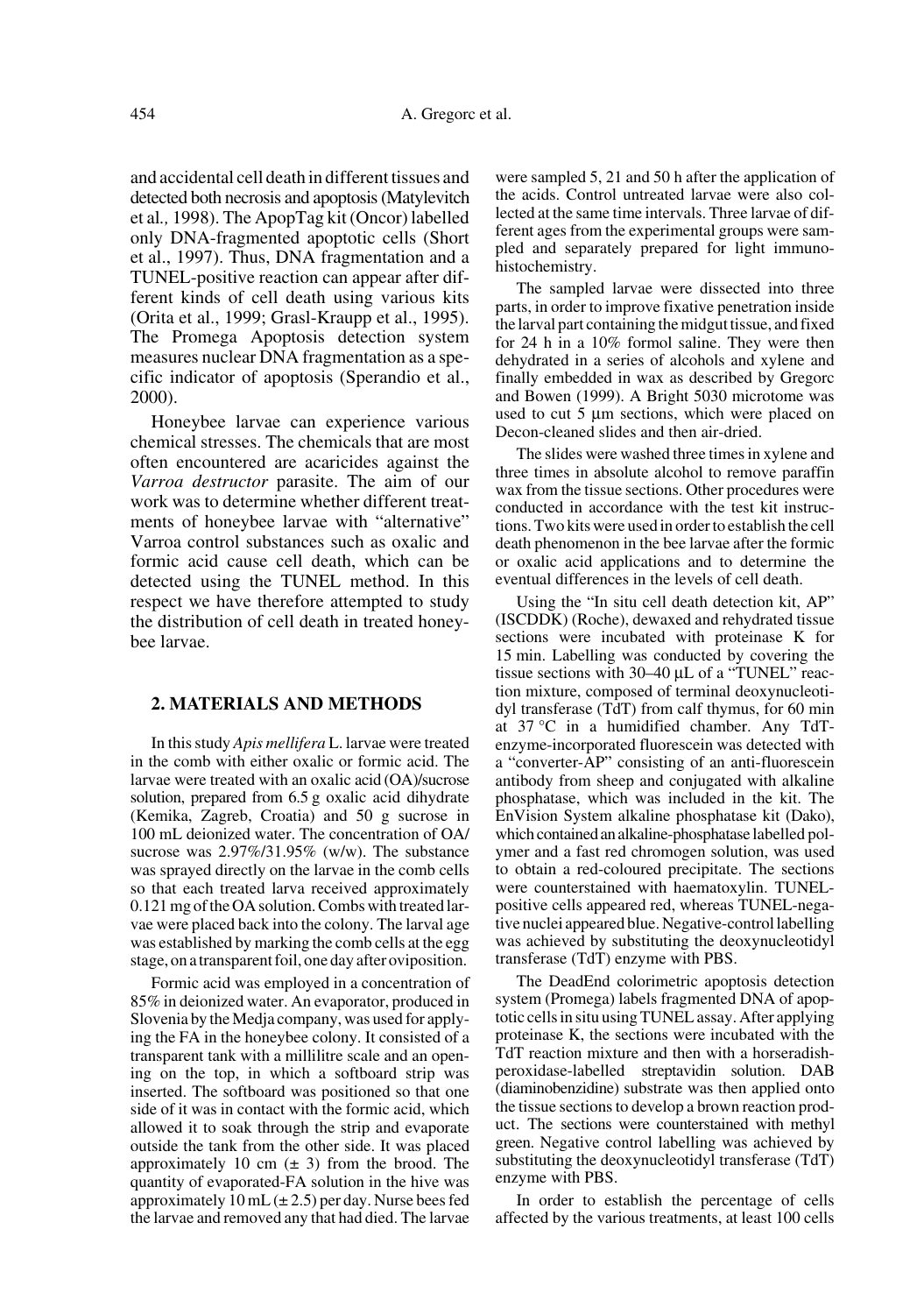**Table I.** Quantified values of cell death in honeybee larvae midgut-columnar cells obtained after oxalic (OA) or formic (FA) acid treatments as mean percentages and SD of counts on at least 100 cells from 3 samples. Two standard detection kits were used: the "In situ cell death detection kit, AP" (ISCDDK) and the "DeadEnd colorimetric apoptosis detection system" (Promega). Data showing the effect of FA application to 3- and 5-day-old larvae using DeadEnd were obtained from counting the columnar midgut-epithelial cells and, as indicated in the table, cells in the haemocoel. Samples were collected 5 h, 21 h and 50 h after each acid application.

|           |                             | <b>ISCDDK</b>   |                                     |                | DeadEnd       |                 |                |  |
|-----------|-----------------------------|-----------------|-------------------------------------|----------------|---------------|-----------------|----------------|--|
|           |                             | 5 h             | 21 <sub>h</sub>                     | 50 h           | 5 h           | 21 <sub>h</sub> | 50h            |  |
| <b>OA</b> | $3$ -day-old l.             | $23.3 \pm 4.7$  | $76.3 \pm 4.0$                      | $18.2 \pm 7.7$ | $3.3 \pm 2.0$ |                 | $3.3 \pm 1.5$  |  |
|           | 5-day-old l.                | $26.3 \pm 2.0$  | $66.3 \pm 8.5$                      | $81.6 \pm 4.1$ |               | $4 \pm 1.0$     |                |  |
| <b>FA</b> | $3$ -day-old l.             | $69.6 \pm 32.8$ | $96.3 \pm 3.2$                      |                |               |                 | $2.7 \pm 2.0$  |  |
|           | 5-day-old l.                | $95 \pm 3.0$    | Cells in haemocoel<br>$100 \pm 0.0$ |                |               |                 |                |  |
|           |                             |                 |                                     |                |               | $47 \pm 8.0$    | $98.3 \pm 2.8$ |  |
|           | Control 3- and 5-day-old l. | $2.6 \pm 2.0$   | $4.3 \pm 1.1$                       |                |               | $1.6 \pm 2.0$   |                |  |

were scored in random fields for TUNEL labelling using tissue from the three examined larvae samples. The midgut and surrounding tissue, together with the larval cuticula, were examined and the cell death evaluated. The mean ± SD of the TUNEL-labelled cells was calculated as a percentage. Light microscopy of the midgut epithelial cells and photography were conducted using a Nikon light microscope.

## **3. RESULTS**

#### **3.1. In situ cell death detection kit, AP (ISCDDK)**

Five hours after the honeybee larvae were exposed to OA, a red azo-dye reaction product was found in 25% of the midgut columnar-cell nuclei and none of the midgut regenerative-epithelial cells reacted positively (Fig. 1). Twentyone hours after the OA treatment, the level of positive-reaction product in the columnar midgut cells (Fig. 2) had risen to approximately 76% in both the 3- and 5-day-old larvae, while there was still no reaction found in the regenerative midgut epithelial cells (Tab. I). In comparison with the control, water-treated larvae the general morphology of the epithelium was unchanged. The reaction product was localised in 18% of the columnar-epithelial cells of the 3-day-old larvae 50 h after the OA application and the level of positive midgut cells of the 5 day-old larvae reached to 81%. The reaction product was found sporadically in the regenerative midgut cells (Figs. 3a, b).

In the FA-treated larvae a reaction product was found in the nuclei of the columnar midgutepithelial cells though not in the regenerative cells. There appeared to be an increase in the degree of vacuolation and granulation of the cytoplasm (Fig. 4). The levels of cell death in the treated larvae ranged between 70 and 100% and these details are shown in Table I.

# **3.2. The DeadEnd colorimetric apoptosis detection system**

The Promega DeadEnd kit gives a brown reaction product. Sporadic DAB-positive cells were found in the OA-treated larvae 5 h after treatment. Positive cells were mainly found in the larval fat body (Fig. 5a). Twenty-one hours after the OA application, DAB-positive cells were found in approximately 4% of the larval midgut extruded-epithelial cells (Fig. 5b, Tab. I).

In the FA-treated larvae, a DAB-reaction product was found in the peripheral, cuticular and subcuticular tissues. Twenty-one hours after the FA treatment, the DAB-reaction product was localised in the cuticular cells, subcuticular cell nuclei and in the cytoplasm of the fat and glandular cells of the haemocoel (Fig. 6a). There was no localised reaction product in the untreated control larvae. Fifty hours after the FA treatment, the DAB-reaction product was localised in all the tissues of the larval body excluding the midgut-epithelial cells, where the DAB-reaction product was found only sporadically (Fig. 6b).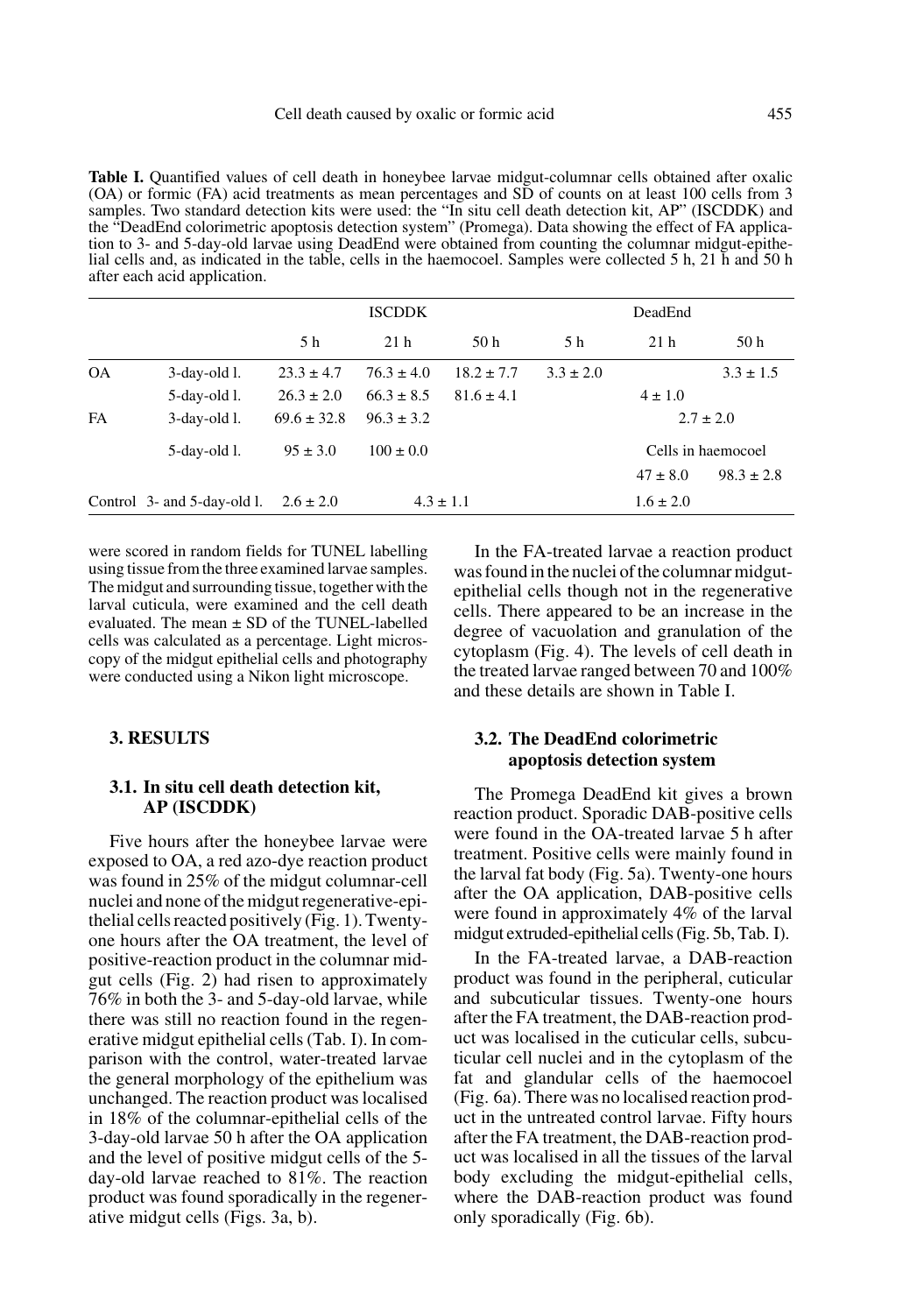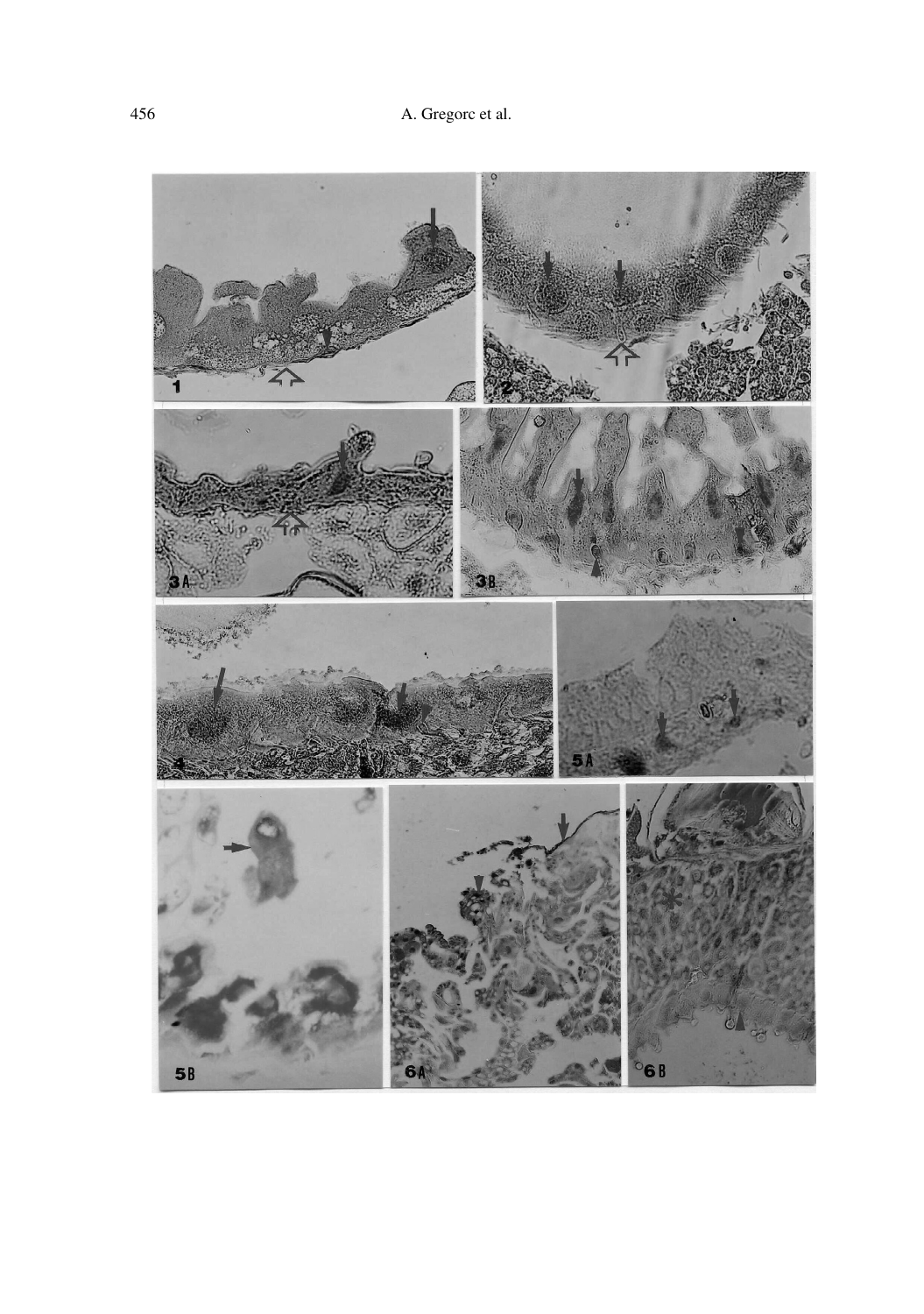**Figure 1.** Midgut epithelial cells of formalin-fixed, paraffin-embedded 5-day-old larvae, 5 h after an oxalic acid (OA) treatment. Cell death was detected by the TUNEL technique using terminal deoxynucleotidyl transferase (TdT)-mediated dUTP for DNA labelling, an anti-fluorescein alkaline phosphatase conjugated antibody (ISCDDK), fast red for visualization, and counterstaining with haematoxylin. Dense red azo dye staining localised to the nuclei  $(\rightarrow)$  of the columnar cells of the midgut epithelium. Negative regenerative cells  $(\nabla)$ . Epithelial basal lamina  $(\Rightarrow)$ . Magnification: 200 x. **Figure 2.** Staining of formalin-fixed, paraffin-embedded larvae and the TUNEL technique was performed using "In situ*"* cell death detection kit (Roche). The figure shows 3-day-old larvae, 21 h after an OA treatment. Red azo dye staining is localised in the midgut columnar epithelial-cell nuclei  $\leftrightarrow$  indicative of impending cell death. Staining is absent in the regenerative epithelial-cell nuclei  $(\Rightarrow)$ . Magnification: 200 x.

**Figure 3.** Midgut epithelial cells of formalin-fixed, paraffin-embedded larvae, 50 h after an OA treatment. Cell death was detected by the TUNEL technique using terminal deoxynucleotidyl transferase (TdT)-mediated dUTP for DNA labelling, an anti-fluorescein alkaline phosphatase conjugated antibody (ISCDDK). Panel A shows sections of the midgut of 3-day-old larvae. Alkaline phosphatase is localised to the nuclei of columnar epithelial cells  $(\rightarrow)$  and sporadic staining of the nuclei of regenerative epithelial cells  $(\Rightarrow)$ . Magnification: 200 x. Panel B shows red azo dye staining localised to the nuclei of columnar  $(\rightarrow)$  and sporadic regenerative epithelial cells  $(\rightarrow)$ . Magnification: 200 x.

**Figure 4.** Midgut epithelial cells of formalin-fixed, paraffin-embedded 3-day-old larvae, 21 h after a formic acid (FA) treatment. Cell death was detected by the TUNEL technique using terminal deoxynucleotidyl transferase (TdT)-mediated dUTP for DNA labelling, an anti-fluorescein alkaline phosphatase conjugated antibody (ISCDDK). Alkaline phosphatase is localised to the nuclei of columnar epithelial cells ( $\blacktriangleright$ ) and was not localised to the nuclei of regenerative epithelial cells ( $\nblacktriangleright$ ). Magnification: 400 x.

**Figure 5.** Staining of formalin-fixed, paraffin-embedded larvae and the terminal deoxynucleotidyl transferase mediated dUTP nick end labelling (TUNEL) technique using the "DeadEnd colorimetric apoptosis detection system" (Promega). Peroxidase conjugated anti-digoxigenin secondary antibody and DAB as a substrate were used to obtain a specific brown reaction product. Panel A shows 3 day-old larvae, 5 h after an OA treatment. The DAB reaction product is localised in sporadic fatty cells in the larval haemocoel  $(\blacklozenge)$ . Magnification: 400 x. Panel B shows 5-day-old larvae, 21 h after an OA treatment. Sporadic columnar epithelial cells show brown DAB reaction products  $(\blacktriangle)$ . Magnification: 200 x.

**Figure 6.** Staining of formalin-fixed, paraffin-embedded larvae and the terminal deoxynucleotidyl transferase mediated dUTP nick end labelling (TUNEL) technique using "DeadEnd colorimetric apoptosis detection system" (Promega). Panel A shows 3-day-old larvae, 21 h after a formic acid (FA) treatment. The DAB reaction product localised to the cuticular  $(\rightarrow)$  and fat cells ( $\nabla$ ) in the peripheral area of the larval body. Magnification: 100 x. Panel B shows 3-day-old larvae, 50 h after a formic acid (FA) treatment. The entire larval body shows localised DAB reaction products (\*). Note DAB-negative midgut epithelial cells  $(\blacktriangledown)$ . Magnification: 100 x.

## **4. DISCUSSION**

Honeybee larvae treated with oxalic or formic acid undergo subclinical changes that are detected using immunohistochemical methods. ISCDDK applied to honeybee larvae, showed higher levels of cell death in comparison with the DeadEnd kit and higher induction of DNAstrand breaks after the OA or FA applications in the columnar but not in the regenerative cells. Epithelial cells show clear, nuclear localisation before they are sloughed off into the lumen (Alberts et al., 1994). ISCDDK was found to demonstrate DNA-fragmentation after both apoptotic and necrotic cell death (Matylevitch et al*.,* 1998; Orita et al., 2000),

while the Promega apoptosis kit demonstrated apoptosis only (Sperandio et al., 2000). It was also found that apoptosis and necrosis coexist and that an apoptotic process might become necrotic (Bell et al., 2001).

In our previous experiments where larvae were water-treated, 20% of the columnar cells were found positive after using ISCDDK (Gregorc and Bowen, 2000). Up to 5% apoptotic cell death in the larval midgut is indicative of a normal level of tissue turnover and has been previously established, using a histone-group protein and monitored free-acid phosphatase activity (Gregorc and Bowen, 1997, 1999). The small difference between cell death in untreated and OA-treated larvae using the DeadEnd kit clearly indicates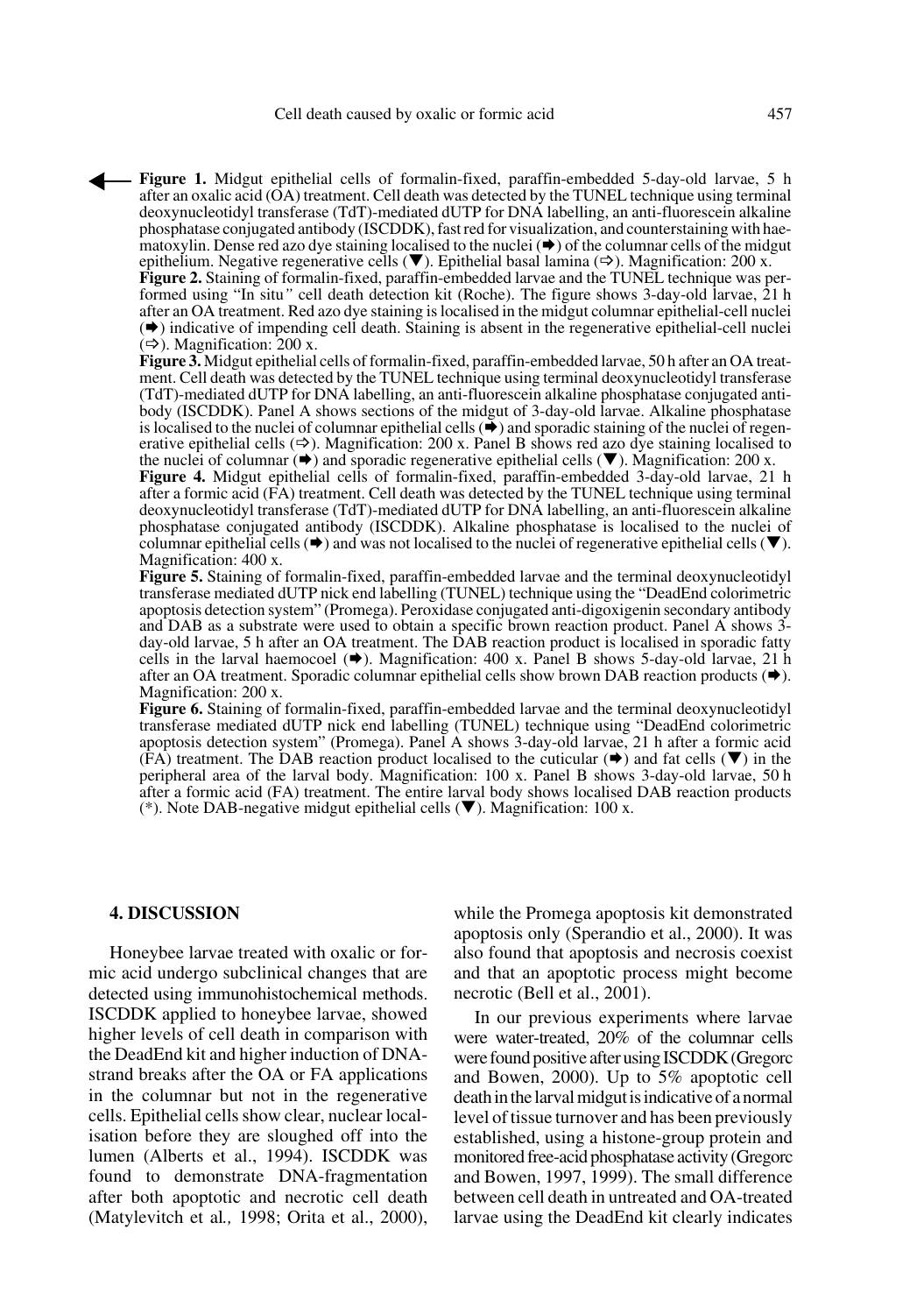low levels of apoptosis. Some cytoplasmic staining seems to be indicative of DNA fragments released from the necrotically-changed epithelial cell nuclei 21 h after the OA or FA application. The percentage of epithelial cells labelled with digoxigenin using the ISCDDK increased to 70% in the 3-day-old larvae when applied to the FA-treated larvae. A difference was found in the proportion of columnar cells showing DNA-strand breaks when the ISCDDK was compared to the DeadEnd kit, where cell death remained steady at around 5%. The higher death rate of the midgut columnar cells is triggered by necrotic injury after an FA application. Necrosis, which is usually caused by a lethal accident or disease as opposed to being a programmed process, can still be detected by TUNEL as Orita et al. (1999), Pulkkanen et al. (2000) and Ortiz (2003) also found. The lowlevel cell death detected by the DeadEnd kit 50 h after the OA application seems to indicate normal cell turnover caused by apoptosis. The higher cell-death levels detected by the ISCDDK therefore indicate accidental cell death due to the OA application leading to necrosis.

An OA application to honeybee larvae affects the columnar cells of their midgut. It is clearly shown that 5-day-old larvae suffer greater damage in the midgut than 3-day-old larvae 50 h after an OA application. In the 3-day-old larvae, cell death was higher 21 h after the OA application than it was 50 h after the application. The lower cell death detected may have been a result of variations in the quantity of OA applied and consumed by the larvae and the sensitivity of young larvae to OA. Some larvae were removed from the comb cells after the first and second sampling of the bees, but remained alive and were still suitable for sampling. It has been demonstrated that an ISCDDK can show cell death in the skin tissue of a 2-week-old mouse (Sgonc and Gruber, 1998) and in honeybee larvae it appears to show apoptotic and necrotically-induced DNA changes (Gregorc and Bowen, 2000), indicating that apoptosis and accidental cell death were occurring simultaneously (Matylevitch et al*.,* 1998).

In OA-treated larvae, the increased cell death demonstrated with ISCDDK is accompanied with morphological characteristics of cytoplasm vacuolization, nuclear envelope expansion, and intercellular detachments. The increased cell death in the OA-treated larvae is due to necrosis as was ascertained by the ISCDDK, which shows both programmed and necrotic cell death (Orita et al., 1999; Gregorc and Bowen, 2000).

The study of cell death in honeybee larvae after the FA or OA applications has helped to better understand the possible adverse effects they may have and has resulted in establishing the different features of cell death, necrosis and apoptosis that could be detected using kits with different specificity (Orita et al., 1999; Sperandio et al., 2000). Quantification of cell death could be used in effectively monitoring the effects of organic acids on larval tissue, when applied to larvae in a honeybee colony. The ISCDDK and the DeadEnd kit served to detect the cellular responses of larval tissue suffering from "alternative" substances used against the bee parasite *Varroa destructor*. These methods are thus useful for evaluating the detrimental thresholds of larval tissue. Further clinical field tests to determine larval and/or adult bee death are needed to evaluate the full effects of substances used in bee colonies.

# **ACKNOWLEDGEMENTS**

The financial support for the research project conducted by research group No. 502 of the Slovenian Ministry of Education, Science and Sport and CRP project V4-0759-02 and the financial support of The Royal Society (UK) and Slovenian Academy of Science are gratefully acknowledged.

**Résumé** – **Mort cellulaire chez les larves de l'Abeille domestique traitées à l'acide oxalique ou à l'acide formique.** L'acide oxalique (AO) et l'acide formique (AF) sont utilisés comme traitements alternatifs contre l'acarien *Varroa destructor*. Nous avons recherché si ces substances pouvaient induire une mort cellulaire et étudié sa répartition dans des larves d'*Apis mellifera* L. traitées à l'AO ou à l'AF. Une solution AO/saccharose a été préparée avec 6,5 g de dihydrate d'AO et 50 g de saccharose dans 100 mL d'eau désionisée. Chaque larve traitée a reçu environ 0,121 mg de solution d'AO. L'AF a été employé à la concentration de 85 % dans de l'eau désionisée et un évaporateur a été utilisé pour administrer le traitement.

Le 'kit de détection de mort cellulaire in situ AP' (ISCDDK, Roche) utilisé comprenait le mélange de réaction « TUNEL » composé de transférase avec un désoxynucléotide en position terminale (TdT). Tout enzyme TdT était détecté avec un « convertisseur AP » consistant en un anticorps antifluorescéine conjugué à la phosphatase alcaline. Le système de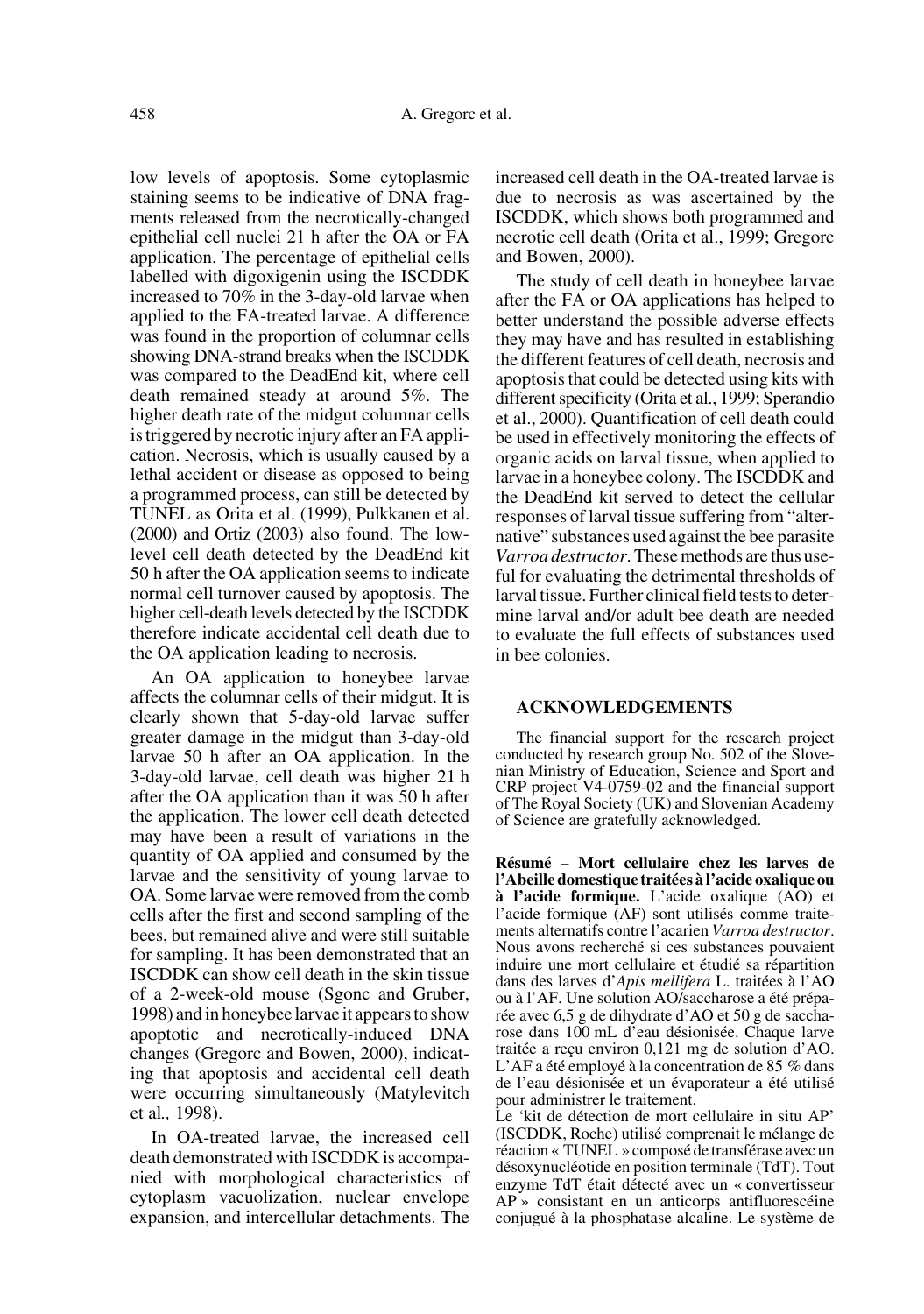détection colorimétrique de l'apoptose (= mort cellulaire programmée) DeadEnd (Promega) marque in situ l'ADN fragmenté des cellules apoptotiques. Un mélange de réaction TdT, ainsi qu'une solution de streptavidine marquée à la peroxydase de raifort, a servi à détecter les réactions, qui étaient ensuite visualisées à l'aide d'un substrat à base de DAB qui développe un arrière-plan foncé.

Cinq heures après le traitement, le produit de réaction était présent dans 25 % des noyaux des cellules columnaires de l'intestin moyen (Fig. 1) et 21 h après le traitement dans 76 % d'entre eux (Fig. 2). Au bout de 50 h le produit de réaction était localisé dans 18 % des cellules columnaires chez les larves âgées de 3 j et dans 81 % chez les larves de 5 j. Le produit de réaction a été trouvé de façon sporadique dans les cellules régénératives (Fig. 3a, b). Chez les larves traitées à l'AF un produit de réaction a été trouvé dans 70 % des noyaux des cellules columnaires mais pas dans les cellules régénératives. Il semble qu'il y ait une augmentation du degré de vacuolisation et de granulation du cytoplasme (Fig. 4). Le kit DeadEnd a montré la présence sporadique de cellules positives à la DAB chez des larves traitées à l'AO 5 h après le traitement (Fig. 5a). Des cellules positives à la DAB ont été trouvées dans environ 4 % des cellules épithéliales extrudées de l'intestin moyen 21 h après le traitement (Fig. 5b). Chez les larves traitées à l'AF, on a trouvé un produit à base de DAB dans les tissus périphériques, cuticulaires et sous-cuticulaires, et plus tard, dans les noyaux des cellules cuticulaires et sous-cuticulaires (Fig. 6a). Cinquante heures après le traitement il était étendu à l'ensemble des tissus larvaires (Fig. 6b). L'action de l'AF est visible dans la zone périphérique du corps des larves, là où les vapeurs de l'AF arrivent en contact direct avec la peau. Le niveau de mort cellulaire a augmenté avec le temps au cours de l'exposition. La faible différence dans la mort cellulaire entre les larves traitées à l'AO et les non traitées, mise en évidence par le kit DeadEnd, indique que une faible participation de l'apoptose. Chez les larves traitées à l'AO on observe une augmentation de la mort cellulaire due à la nécrose. L'ISCDDK et le kit DeadEnd permettent de détecter les réponses cellulaires des tisus larvaires atteints par les substances utilisées contre *V. destructor*.

*Apis mellifera* **/ mort cellulaire / acide oxalique / acide formique / méthode immunohistochimique**

**Zusammenfassung** – **Zelltod bei Honigbienenlarven nach Behandlung mit Oxalsäure oder Ameisensäure.** Larven von *Apis mellifera* L. wurden mit Oxalsäure (OA) oder Ameisensäure (FA) behandelt. Eine Oxalsäure/Zuckerlösung wurde aus 6,5 g OA Dihydrat und 50 g Zucker in 100 mL deionisiertem Wasser hergestellt. Jede behandelte Larve erhielt ungefähr 0,121 mg der OA Lösung. FA kam in einer 85 %igen Konzentration in deionisiertem Wasser unter Verwendung eines Verdunsters zur Anwendung.

Der angewendete 'In situ cell death detection kit, AP' (ISCDDK, Roche) beinhaltete die aus terminaler Deoxynucleotidyltransferase (TdT) bestehende "TUNEL" Reaktionsmischung. Jedes TdT Enzym wurde mit einem 'converter-AP' bestimmt, das aus einem mit Alkalinphosphatase konjugierten Anti-Fluorescein Antikörper besteht. Das "DeadEnd" colorimetric apoptosis detection system (Promega) kennzeichnet die fragmentierte DNA apoptotischer Zellen in situ. Eine TdT Reaktionsmischung zusammen mit einer mit Meerettisch-Peroxidase gelabelten Streptavidinlösung diente der Detektierung der Reaktionen, die dann mit einem DAB Substrat sichtbar gemacht wurden welches einen braunen Hintergrund entwickelt.

Fünf Stunden nach der OA Behandlung wurde in 25 % der Zellkerne der Mitteldarm-Säulenzellen Reaktionsprodukt gefunden (Abb. 1). 24 Stunden nach der OA-Behandlung stieg dieser Anteil auf 76 % (Abb. 2), nach fünfzig Stunden war das Reaktionsprodukt in 18 % der Säulenzellen von 3 Tage alten Larven vorhanden, bei 5 Tage alten Larven war es im Mittel auf 81 % angestiegen. Das Reaktionsprodukt fand sich sporadisch in regenerativen Zellen (Abb. 3a, b). Bei den FA-behandelten Larven wurde ein Reaktionsprodukt in 70 % der Kerne der Säulenzellen gefunden, nicht aber in den regenerativen Zellen. Anscheinend gab es einen Anstieg im Grad der Vakuolisierung und Granulierung des Zytoplasmas (Abb. 4). Das DeadEnd apoptosis detection kit zeigte 5 Stunden nach der Behandlung sporadische DAB-positive Zellen bei den OA-behandelten Larven, diese befanden sich überwiegend im larvalen Körperfett (Abb. 5a). Bei ungefähr 4 % der larvalen ausgezogenen Mitteldarm-Epithelzellen wurden 21 Stunden nach der OA-Anwendung DAB-positive Zellen gefunden (Abb. 5b). Bei den FA-behandelten Larven wurde das DAB Reaktionsprodukt in den peripheren, kutikulären und subkutikulären Geweben, später auch in den kutikulären und subkutikulären Zellkernen gefunden (Abb. 6a) und hatte sich 50 h nach der FA-Behandlung weiter ausgedehnt (Abb. 6b). Der Einfluss von FA kann im peripheren Bereich der Larven gesehen werden, in denen die FA Dünste in direkten Kontakt mit der Larvenhaut kommen. Der Grad des Zelltods nimmt im Laufe der Zeit zu, in der die Larven der Behandlung ausgesetzt sind. Der geringfügige Unterschied im Zelltod zwischen unbehandelten und OA-behandelten Larven bei Verwendung des DeadEnd kits deutet auf eine nur geringe Beteiligung von Apoptose. Bei den OA-behandelten Larven tritt eine Zunahme des Zelltods auf, die auf Nekrose zurückzuführen ist. Die Studie zeigt, dass das ISCDDK und das DeadEnd kit eingesetzt werden können, um die zelluläre Reaktion des Larvengewebes auf die gegen den Bienenparasiten *Varroa destructor* eingesetzten Substanzen aufzuklären.

*Apis mellifera* **/ Zelltod / Oxalsäure / Ameisensäure / immunohistochemische Methode**